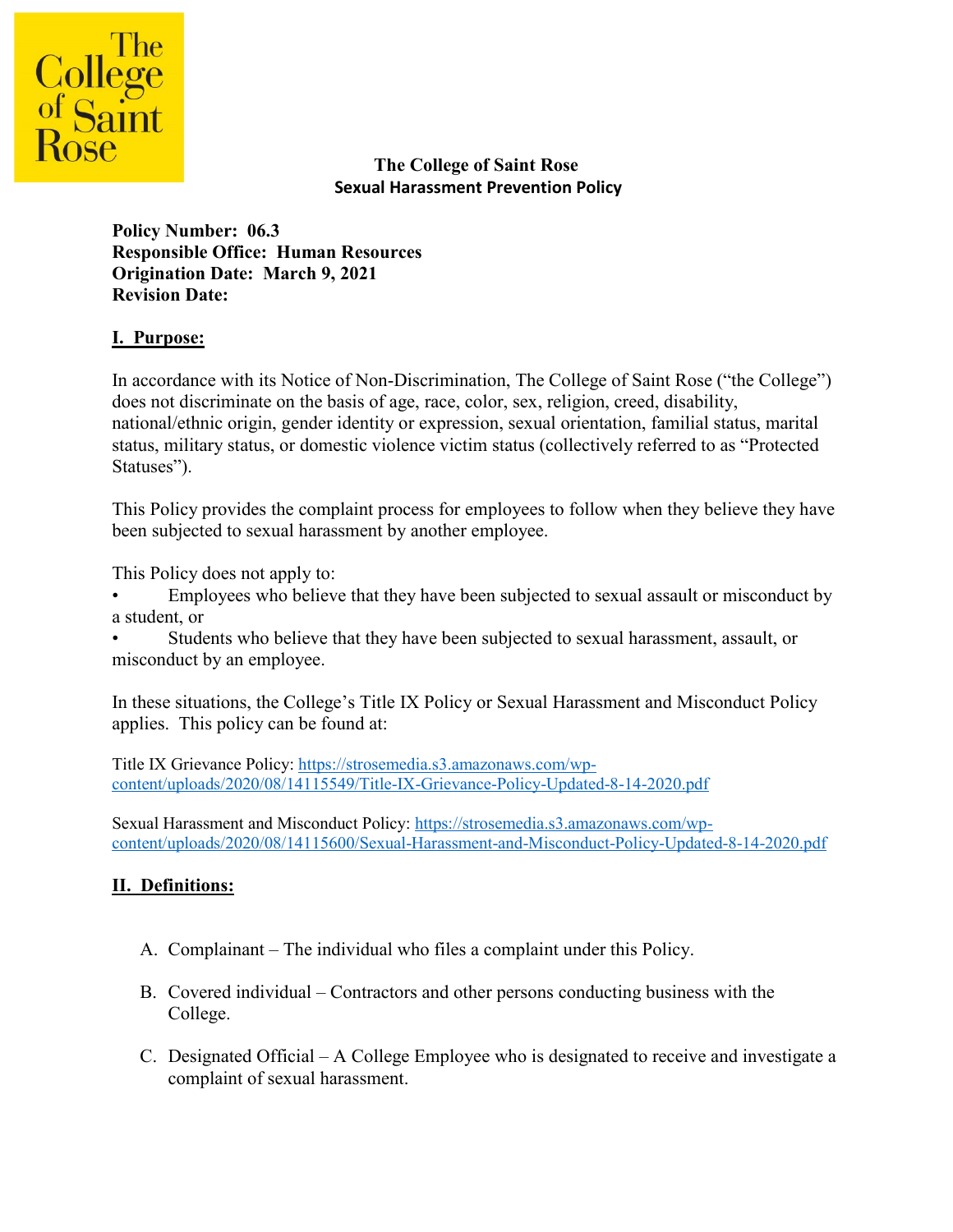- D. Discrimination Treating an Employee or applicant for employment unfavorably because of that individual's Protected Status.
- E. Employee In this Policy, Employee refers to individuals who hold full-time and parttime positions as faculty members, administrators, or staff members.
- F. Respondent The individual who the complaint is filed against under this Policy.
- G. Retaliation Any action that would keep an employee from coming forward to make a complaint, or support and/or pursue a sexual harassment claim. The adverse action toward a complainant need not be job-related or occur in the workplace to constitute unlawful retaliation.
- H. Sexual Harassment Severe, persistent or pervasive and objectively offensive unwelcome sexual advances, requests for sexual favors, or other verbal or physical conduct or communication of a sexual nature that creates a hostile working environment.

## **III. Policy:**

- 1. General:
	- a. Sexual harassment is a form of workplace discrimination. The College has a zerotolerance policy for any form of sexual harassment, and all employees are required to work in a manner that prevents sexual harassment in the workplace. The Policy is one component of the College's commitment to a discrimination–free work environment.
	- b. Sexual harassment is against the law. All employees have a legal right to a workplace free from sexual harassment, and employees can enforce this right by filing a complaint internally with the College, or with a government agency or in court under federal, state or local anti-discrimination laws.
- 2. Policy Statement:
	- a. This Policy applies to all employees, applicants for employment, interns, whether paid or unpaid, contractors and persons conducting business with the College.
	- b. Sexual harassment will not be tolerated. Any employee or individual covered by this policy who engages in sexual harassment or retaliation will be subject to remedial and/or disciplinary action, up to and including termination and/or removal and barred from reentry to the College.
	- c. Sexual harassment subjects the College to liability for harm to victims. Harassers may also be individually subject to liability. Employees at every level, including managers and supervisors, who engage in sexual harassment or who knowingly allow such behavior to continue, will be penalized for misconduct.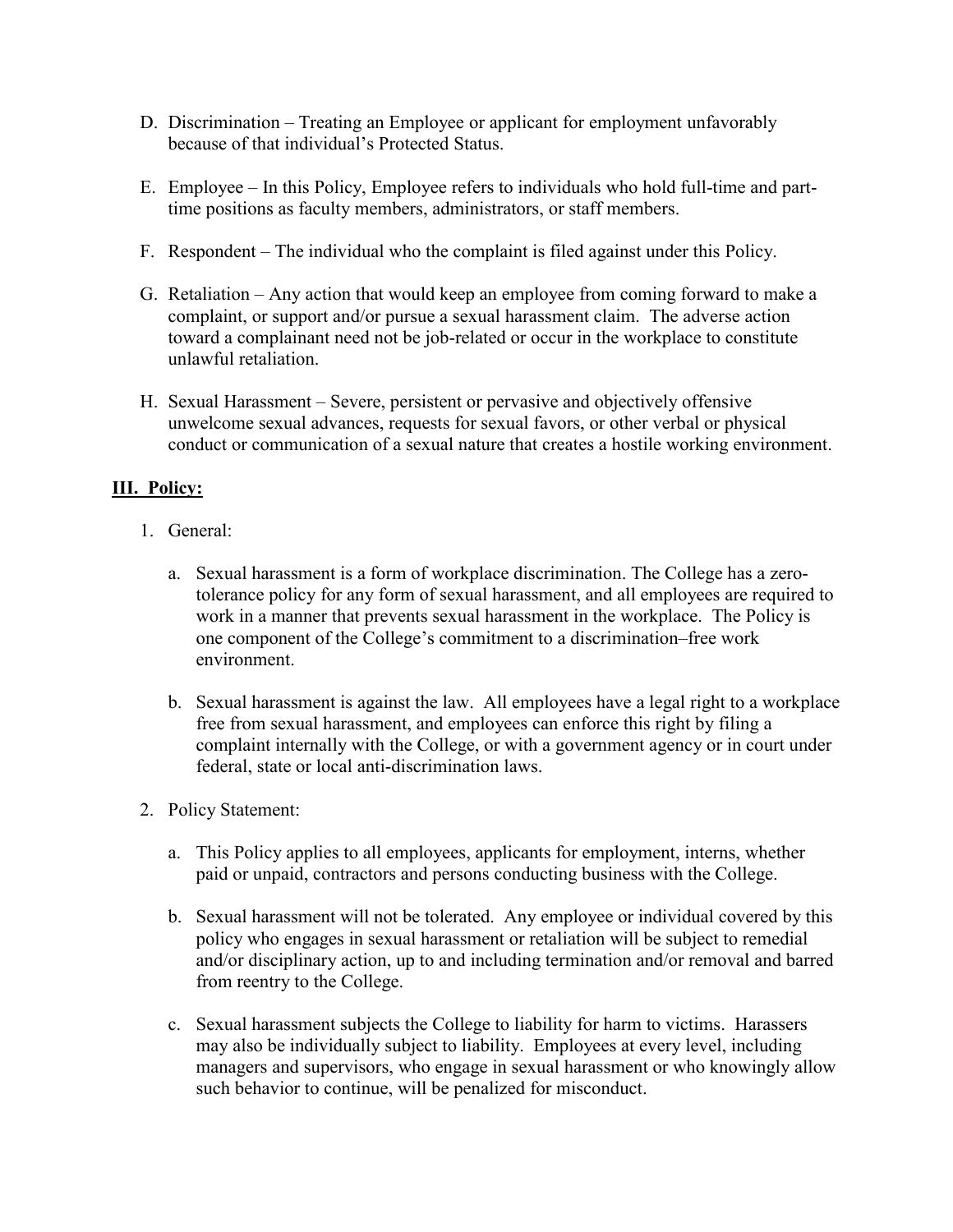- d. The College will conduct a prompt and thorough investigation that ensures due process for all parties, whenever the College receives a complaint about sexual harassment, or otherwise knows of possible sexual harassment occurring. Effective corrective action will be taken whenever sexual harassment is found to have occurred. All employees, including managers and supervisors, are required to cooperate with any internal investigation of sexual harassment.
- e. All employees are encouraged to report any observed sexual harassment or behaviors that violate this policy. A complaint form is provided as part of this policy and is to be used to report sexual harassment and to file complaints.
- f. Managers and supervisors are required to report any complaint that they receive, or any sexual harassment they observe to a Designated Official.
- g. To support a harassment free workplace, the College administers mandatory annual sexual harassment prevention training for all employees and includes training of the College's Sexual Harassment Prevention Policy in the orientation program for new employees.
- h. This policy reflects the latest revisions to the College's harassment policy. This policy is in full compliance with all applicable federal and New York State laws and by law applies to every member of the Saint Rose community: faculty, administrators, staff, visitors and guests. Therefore, any prior or similar policy of the College, in whatever form (website, manual or handbook) it might be published, is replaced and superseded by the policy.
- 3. Sexual Harassment Defined
	- a. Sexual harassment is a form of sex discrimination and is unlawful under federal, state, and (where applicable) local law. Sexual harassment includes harassment on the basis of sex, sexual orientation, gender identity/expression and the status of being transgender.
	- b. Sexual harassment includes unwelcome conduct which is either of a sexual nature, or which is directed at an individual because of that individual's sex when:
		- i. Such conduct has the purpose or effect of unreasonably interfering with an individual's work performance or creating an intimidating, hostile or offensive work environment, even if the complaining individual is not the intended target of the sexual harassment;
		- ii. Such conduct is made either explicitly or implicitly a term or condition of employment; or
		- iii. Submission to or rejection of such conduct is used as the basis for employment decisions affecting an individual's employment.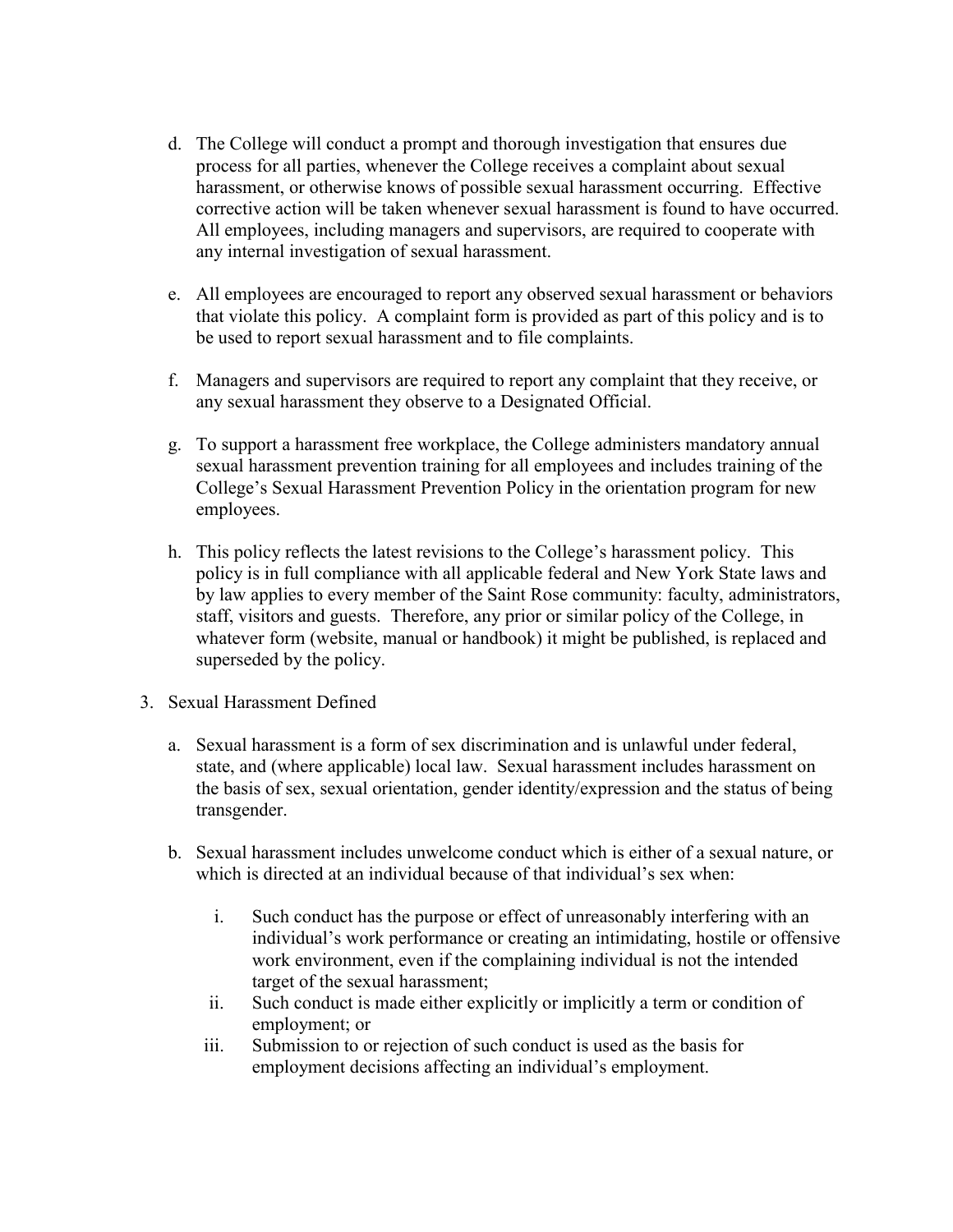- c. A sexually harassing hostile work environment consists of words, signs, jokes, pranks, intimidation or physical violence which are of a sexual nature, or which are directed at an individual because of that individual's sex. Sexual harassment also consists of any unwanted verbal or physical advances, sexually explicit derogatory statement of sexually discriminatory remarks made by someone which are offensive or objectionable to the recipient, which cause the recipient discomfort or humiliation, or which interfere with the recipient's job performance.
- d. Sexual harassment also occurs when a person in authority tries to trade job benefits for sexual favors. This can include hiring, promotion, continued employment or any other terms, conditions, or privileges of employment. This is also called "quid pro quo" harassment.
- e. Any employee who feels sexually harassed should complain so that any violation of this policy can be corrected promptly. Any sexually harassing conduct, even a single incident, can be addressed under this policy.
- f. Sexual harassment can occur between individuals, regardless of their sex or gender. New York Law protects employees, paid or unpaid interns, and non-employees, including independent contractors, and those employed by entities contracted to provide services in the workplace. A perpetuator of sexual harassment can be a superior, a subordinate, a coworker or anyone in the workplace including an independent contractor, contract worker, vendor, client, student or visitor.
- g. Unlawful sexual harassment is not limited to the physical workplace itself. It can occur while employees are traveling for business or at employer sponsored events or parties. Calls, texts, emails and social media usage by employees can constitute unlawful sexual harassment, even if they occur away from the workplace premises or not during work hours.
- 4. Examples of Sexual Harassment
	- a. The following describes some of the types of acts that may be unlawful sexual harassment and that are strictly prohibited:
		- i. Physical assaults of a sexual nature, such as:
			- 1. Touching, pinching, patting, grabbing, brushing against another employee's body or poking another employee's body;
			- 2. Rape, sexual battery, molestation or attempts to commit these assaults.
		- ii. Unwanted sexual advances or propositions, such as:
			- 1. Requests for sexual favors accompanied by implied or overt threats concerning the victim's job performance evaluation, a promotion or other job benefits or detriments;
			- 2. Subtle or obvious pressure for unwelcome sexual activities.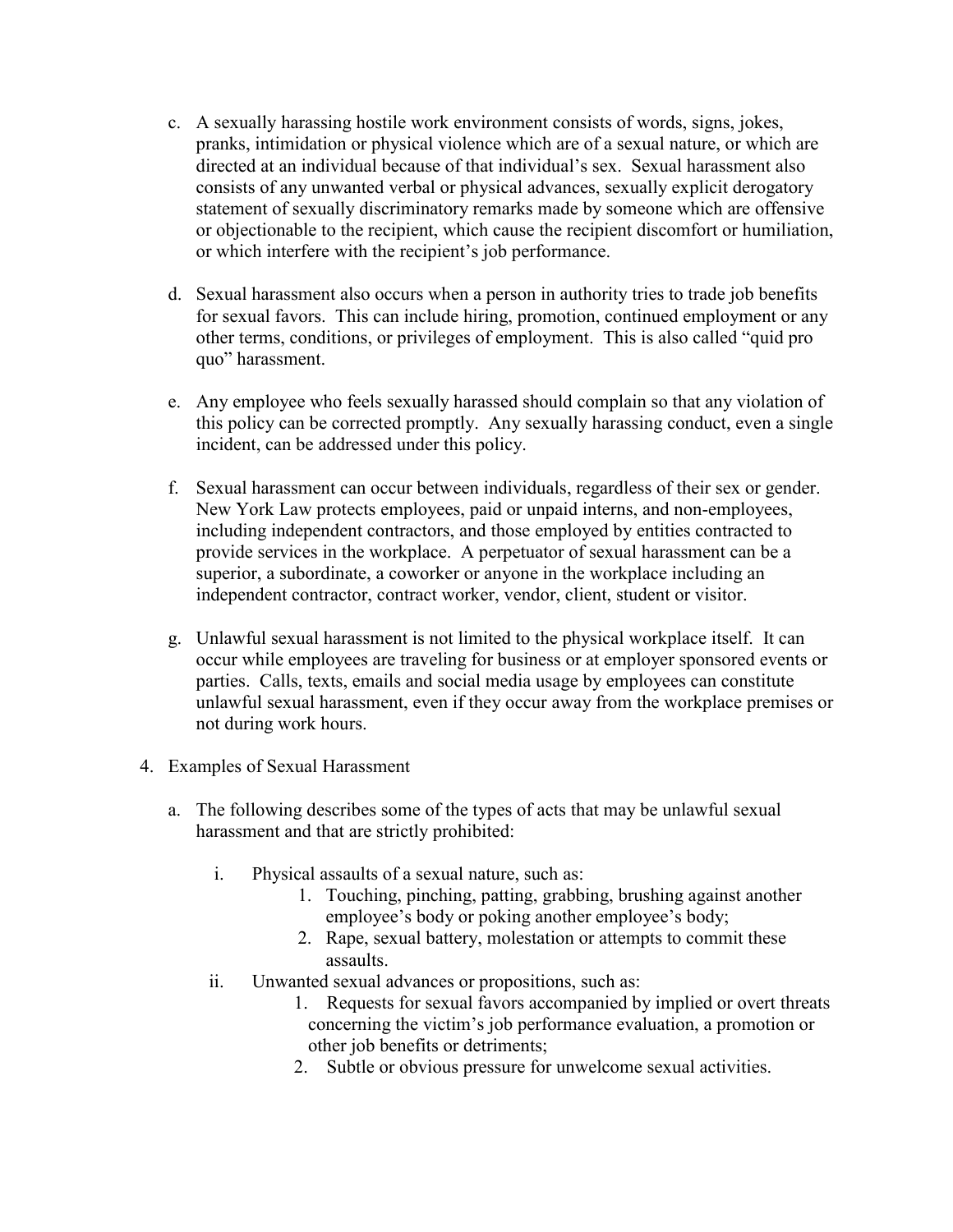- iii. Sexually oriented gestures, noises, remarks, jokes or comments about a person's sexuality or sexual experience, which creates a hostile work environment;
- iv. Sexual or discriminatory displays or publications anywhere in the workplace, such as displaying pictures, posters, calendars, graffiti, objects, promotional material, reading materials or other materials that are sexually demeaning or pornographic. This includes such sexual displays on workplace computers or cell phones and sharing such displays while in the workplace.
- v. Hostile actions taken against an individual because of that individual's sex, sexual orientation, gender identity/expression and the status of being transgender, such as:
	- 1. Interfering with, destroying or damaging a person's workstation, tools or equipment, or otherwise interfering with the individual's ability to perform the job;
	- 2. Sabotaging and individual's work;
	- 3. Bullying, yelling and name-calling.
- 5. Supervisor Responsibilities
	- a. All supervisors and managers who receive a complaint or information about suspected sexual harassment, observe what may be sexually harassing behavior or for any reason suspect that sexual harassment is occurring, are required to report such suspected sexual harassment to a Designated Official.
	- b. In addition to being subject to discipline if they engaged in sexually harassing conduct themselves, supervisors and managers will be subject to discipline for failing to report suspected sexual harassment or otherwise knowingly allowing sexual harassment to continue.
	- c. Supervisors and managers will also be subject to discipline for engaging in retaliation related to discrimination and harassment, including sexual harassment.
- 6. Romantic Relationships
	- a. Relationships which appear to be entirely voluntary and welcome sexual relationships between individuals in an unequal power relationship may constitute sexual harassment within the definitions of this policy. Persons who engage in sexual relationships with anyone over whom they have any degree of power or authority must recognize the extent to which such relationships are not legally recognized as truly mutually consensual. Implicit in the concept of professionalism is the recognition by those in positions of authority that their relationships with students or reporting staff include an element of power. It is incumbent on those with authority not to abuse, nor seem to abuse, the power with which they are entrusted.
	- b. The initiation of or consent to romantic or sexual relationships between faculty members and students or between supervisors and employees for whom the faculty members or supervisors have direct professional responsibility is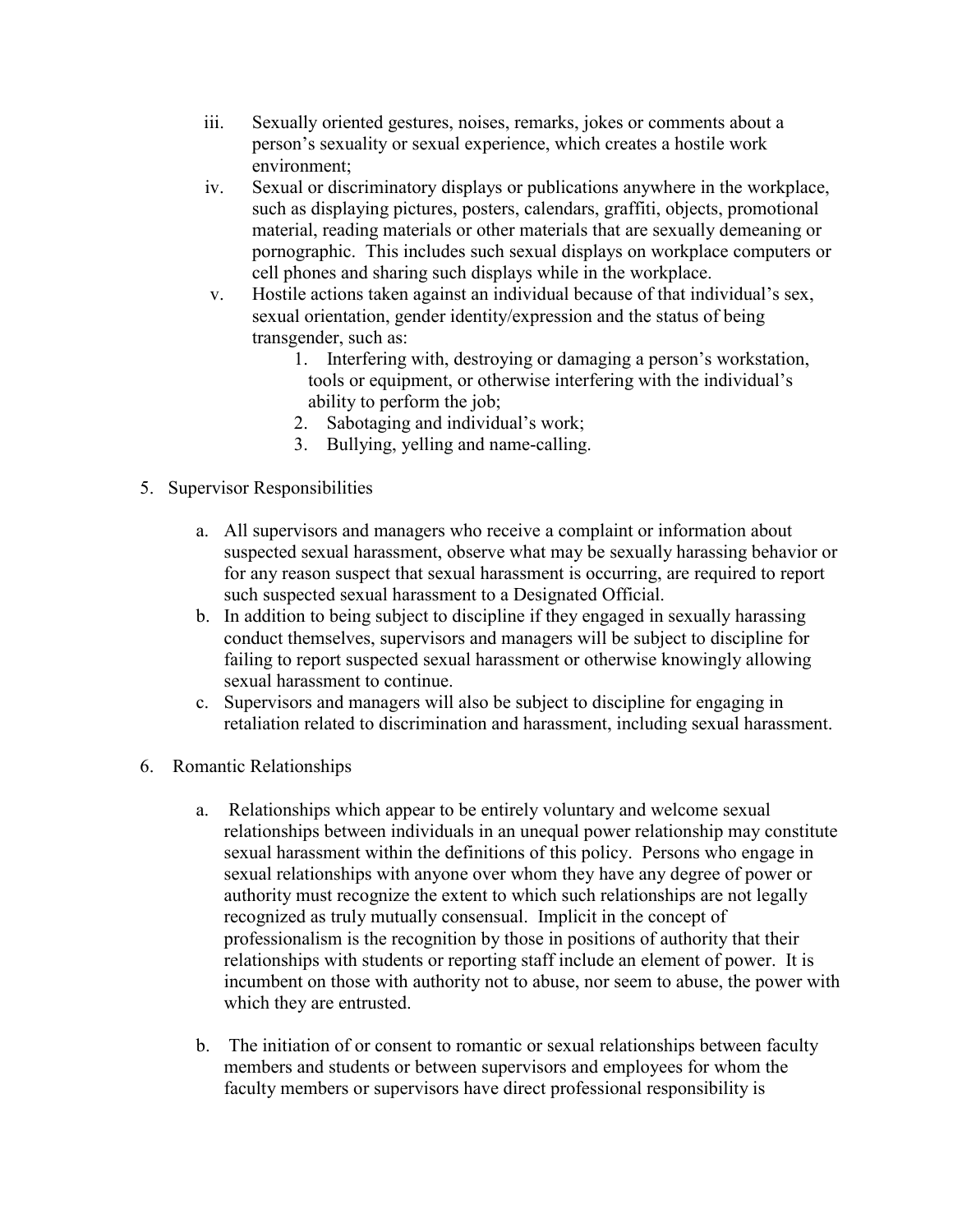prohibited. More broadly stated, any relationship between members of the College community, where direct professional responsibility is present, is prohibited and is subject to the procedures outlined in this policy. Examples of direct professional responsibility include, but are not limited to: supervising, evaluating, teaching, advising, awarding financial aid, disciplining, and writing recommendations.

c. The initiation of romantic or sexual relationships is strongly discouraged even where there is not a direct professional responsibility. These situations may still contain an element of power or authority. Also, changes in the situation may establish direct professional responsibility between the individuals. Such romantic or sexual relationships can negatively impact students or employees (i.e. third parties), who share a work or classroom environment with the involved parties.

#### **IV. Procedures for Handling Complaints of Discrimination and Harassment:**

All complaints or information about suspected sexual harassment will be investigated, whether that information was reported in verbal or written form. Complaints may be submitted anonymously; however, anonymous complaints may present challenges to a comprehensive investigation by the investigation team as a complainant is not identified and available to provide additional information to support an investigation. Investigations will be conducted in a timely manner, and will be confidential to the extent possible. Any employee may be required to cooperate as needed in an investigation of suspected sexual harassment. Employees who participate in an investigation will not be retaliated against.

A. Designated Official:

1. Employees who believe that they have been subjected to sexual harassment are encouraged to report such behavior. Anyone who witnesses or becomes aware of potential instances of sexual harassment should report such behavior. Supervisors must report any harassment that they observe or know of, even if no one is objecting to the harassment. Such reports should be made to a Designated Official:

Jeffrey Knapp Associate Vice President for Human Resources and Risk Management knappj@strose.edu 518-458-5374

Jean Paul Director of Human Resources [paulj@strose.edu](mailto:paulj@strose.edu) 518-454-5148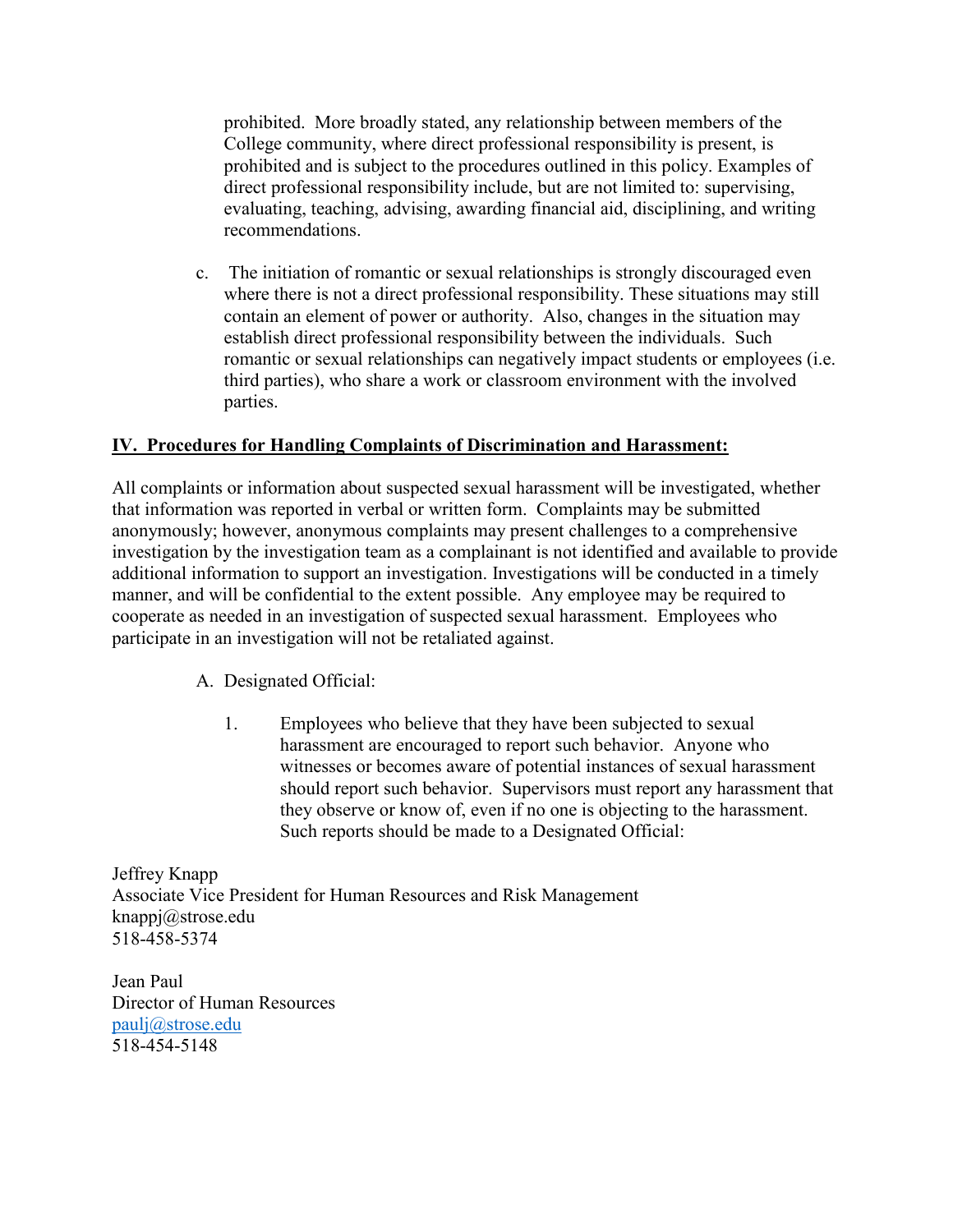Joanna Dickerson Associate Director of Humana Resources [dickersj@strose.edu](mailto:dickersj@strose.edu) 518-454-5173

Galen Gomes Director of Diversity and Inclusion [gomesg@strose.edu](mailto:gomesg@strose.edu) 518-485-3386

Complaints alleging sexual harassment by a student or against a student should be referred to the College's Title IX Coordinator.

Amanda Bastiani Director of Prevention Education & Response and Title IX Coordinator bastiana@strose.edu 518-458-5308

Reports of sexual harassment may be made verbally or in writing.

- 2. In most instances, Employees should contact the Designated Official as soon as practicable after the date in which the alleged sexual harassment took place. If the Employee is unable to contact a Designated Official, the employee may contact the Chief Diversity Officer.
- B. Process:
	- 1. Upon receipt of the complaint, the Designated Official will conduct an immediate review of the allegation, and take any interim actions, as appropriate. The Employee may file a formal complaint by completing the Complaint Form and providing as much information as possible about the alleged sexual harassment. (Employees who are reporting sexual harassment on behalf of other employees should use the Complaint Form and note that it is filed on another employee's behalf.) If the Employee refuses to complete a written Complaint form, the Designated Official shall prepare the Complaint form based on the oral reporting and noting his/her completion on the form.
	- 2. Complaints may not be submitted anonymously.
	- 3. Within 10 business days of receiving a formal complaint, the Designated Official or a third party appointed by the College (the "Investigator") will begin an investigation. If needed, the Investigator will consult with the Human Resources Office throughout the investigation. A second Designated Official will be appointed as a co-Investigator and will participate in all meetings with the Employee filing the complaint (the "complainant"), respondent, and witnesses.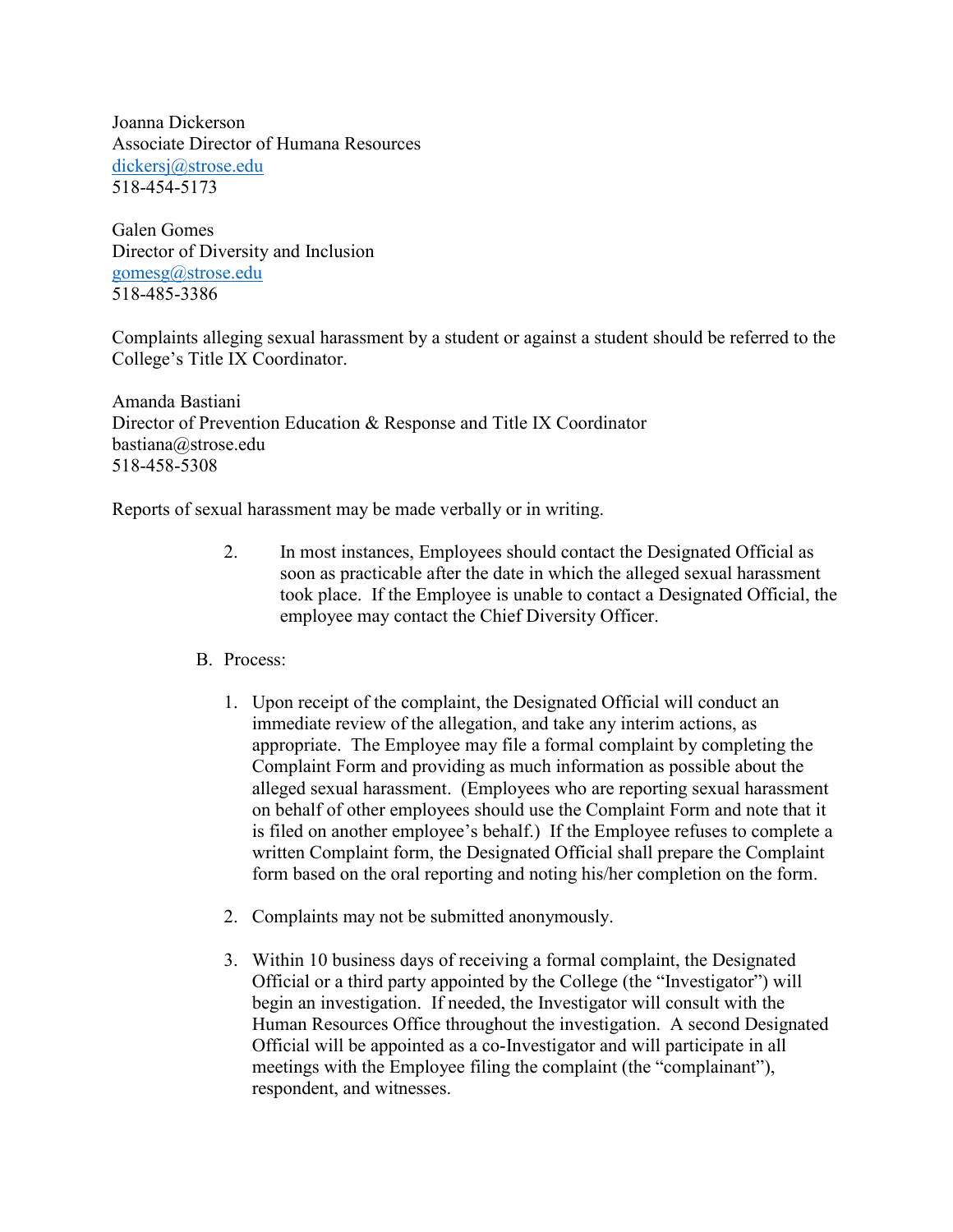- 4. The investigation will include meeting with the complainant, respondent and any identified witnesses or other individuals who may have knowledge about the matters in the complaint and any supporting documentation/evidence associated with the complaint. If documents, including electronic communications, are relevant to the allegations, steps will be taken to obtain and preserve them.
- 5. At the conclusion of the investigation, the Investigators will prepare a written report which must include the following components:
	- a. A summary of the complaint,
	- b. A summary of the respondent's response,
	- c. A summary of the statements and evidence obtained during the investigation,
	- d. A recommendation on whether or not this Policy was violated with an explanation to support that recommendation,
	- e. If the Investigator believes that a violation occurred, a statement about the severity of the violation, and
	- f. A recommendation with respect to any disciplinary action that should be taken.
- 6. The Investigators will forward the completed report to one of the following division heads:
	- a. For complaints filed against administrators, staff, or third parties to the Vice President for Finance and Administration,
	- b. For complaints filed against faculty to the Provost and Vice President for Academic Affairs, or
- 7. The applicable division head will consult with the Chief Diversity Officer, Associate Vice President for Human Resources and issue a final decision regarding the complaint. Those who engage in sexual harassment will be subject to disciplinary action. If termination is recommended, the applicable employee handbook, student handbook, or union contract will be followed.
- 8. The individual who complained and the individual(s) who responded will be promptly notified of the final determination.

#### **V. Confidentiality:**

- A. All inquiries, complaints and investigations are confidential and any information obtained is revealed strictly on a need-to-know basis.
- B. Information contained in a formal complaint is kept confidential. However, the identity of the complainant and respondent usually is revealed to the respondent and witnesses.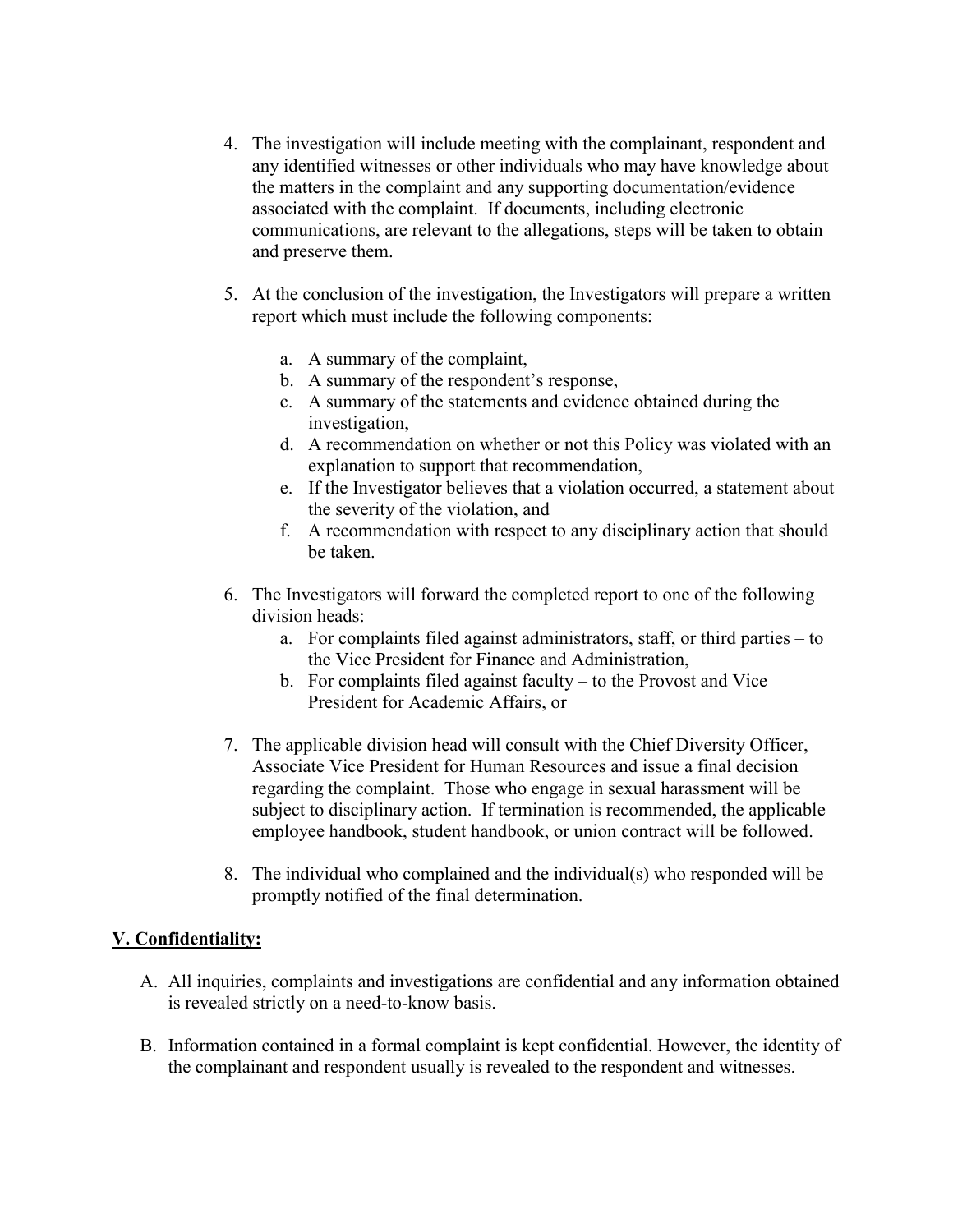- C. A copy of the investigation report and the final decision is included in the respondent's personnel or student file only if the investigation concludes that the respondent violated this Policy.
- D. All information pertaining to allegations under this Policy are maintained in secure files by the Associate Vice President for Human Resources and Risk Management. These secure files will be kept separate from all other human resources and student files maintained by the College. No record of a complaint is kept in the complainant's human resources or student file, unless the investigation concludes that the complaint was reckless or frivolous.

## **VI. Retaliation:**

- A. No person covered by the Policy shall be subject to adverse employment action including being discharged, disciplined, discriminated against, or otherwise subject to adverse employment action because the employee reports an incident of sexual harassment, provides information, or otherwise assists in any investigation of a sexual harassment. The College has a zero-tolerance policy for such retaliation against anyone who in good faith complains or provides information about suspected sexual harassment. Any employee of the College who retaliates against anyone involved in a sexual harassment investigation will be subjected to disciplinary action, up to and including termination. Any employee or other covered individual working in the workplace who believes they have been subject to such retaliation should inform a manager or designated official. Any employee or other covered individual who believes they have been a victim of such retaliation may also seek compensation in other available forums.
- B. Retaliation is unlawful under federal, state and (where applicable) local law. The New York State Human Rights Law protects any individual who has engaged in "Protected Activity." Protected activity occurs when a person has:
	- 1. Filed a complaint of sexual harassment, either internally or with any antidiscrimination agency;
	- 2. Testified or assisted in a proceeding involving sexual harassment under the Human Rights Law or other anti-discrimination law;
	- 3. Opposed sexual harassment by making a verbal or informal complaint to management, or by simply informing a supervisor or manager of harassment;
	- 4. Complained that another employee has been sexually harassed; or
	- 5. Encouraged a fellow employee to report harassment.
- C. If any Employee retaliates against an individual who follows or participates in the processes under this Policy, that Employee shall be subject to disciplinary action.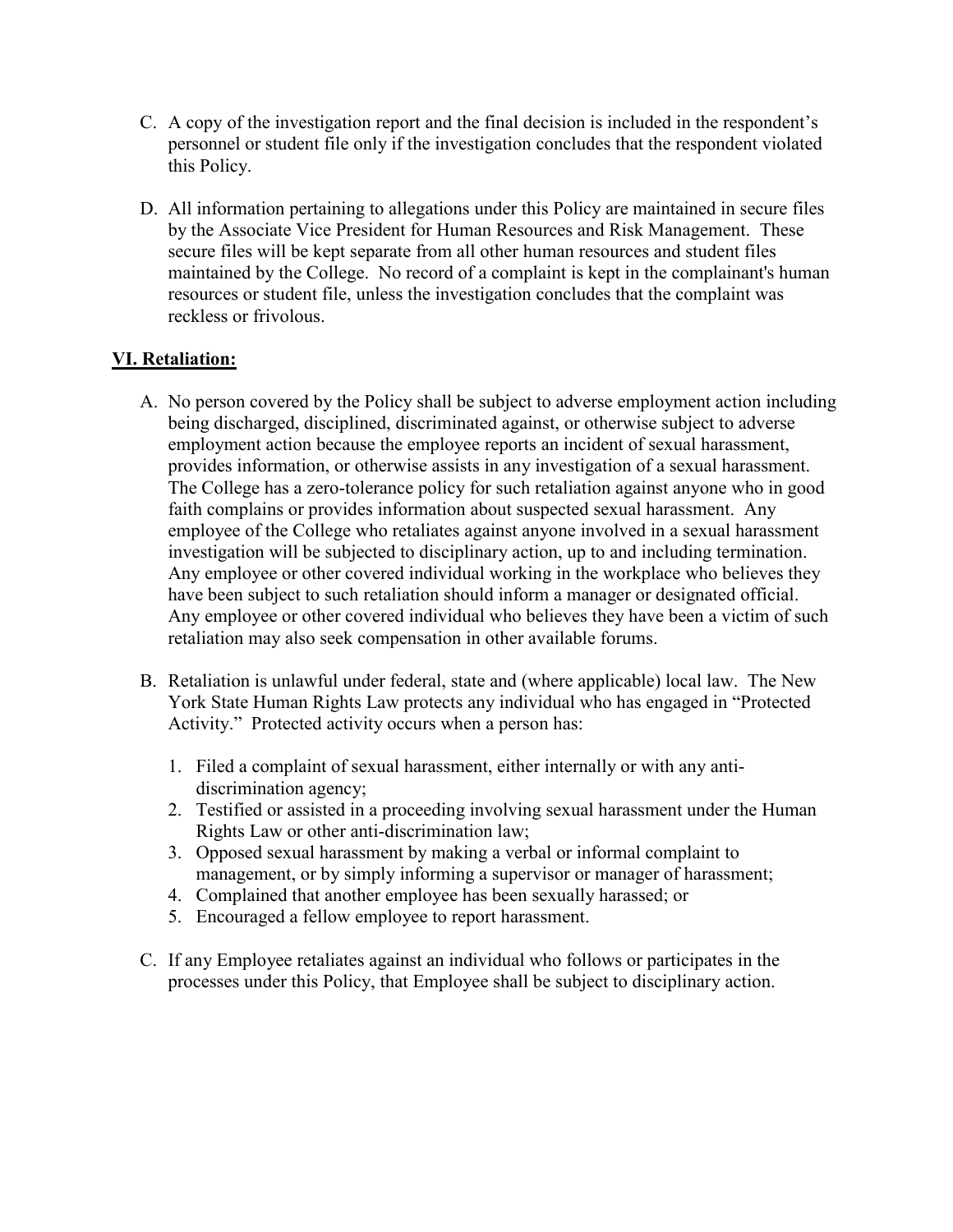#### **VII. External Remedies:**

- A. Sexual harassment is also prohibited by federal, state and local law. Aside from the College's internal complaint process, employees may also choose to pursue legal remedies with the following governmental entities at any time.
	- 1. New York State Division of Human Rights (DHR): The Human Rights Law (HRL) applies to employers in New York State with regard to sexual harassment, and protects employees, paid or unpaid interns and non-employees regardless of immigration status. A complaint alleging a violation of the Human Rights Law may be filed either with DHR or in New York State Supreme Court.
		- a. Complaints with DHR may be filed any time within one year of the sexual harassment. If an individual did not file at DHR, they can sue directly in state court under the HRL within three years of the alleged discrimination. An individual may not file with DHR if they have already filed a HRL complaint in state court.
		- b. Complaining internally to the College does not extend the time to file with DHR or in court. The one year or three years is counted from the date of the most recent incident of sexual harassment.
		- c. An individual does not need an attorney to file a complaint with DHR and there is no cost to file with DHR.
		- d. DHR will investigate the complaint and determine whether there is probable cause to believe that discrimination has occurred. Probable cause cases are forwarded to a public hearing before an administrative law judge. If discrimination is found after a hearing, DHR has the power to award relief, which varies but may include requiring the employer to take action to stop the sexual harassment or redress the damage caused, including paying monetary damages, attorney's fees and civil fines.
		- e. DHR's main office contact information is: NYS Division of Human Rights, One Fordham Plaza, Fourth Floor, Bronx, New York 10458, (718)741-8400 or www.dhr.ny.gov. DHR may be contacted at (888)392-3644 or at dhr.ny.gov/complaint. The website has a complaint form that can be downloaded, filled out, notarized and mailed to DHR. The website also contains contact information for DHR's regional offices.
	- 2. United States Equal Employment Opportunity Commission (EEOC)
		- a. The EEOC enforces federal anti-discrimination laws, including Title VII of the 1964 federal Civil Rights Act. An individual can file a complaint with the EEOC anytime within 300 days from the sexual harassment. There is no cost to file a complaint with the EEOC.
		- b. The EEOC will investigate the complaint and determine whether there is reasonable cause to believe that discrimination has occurred, at which point the EEOC will issue a Right to Sue letter permitting the individual to file a complaint in federal court.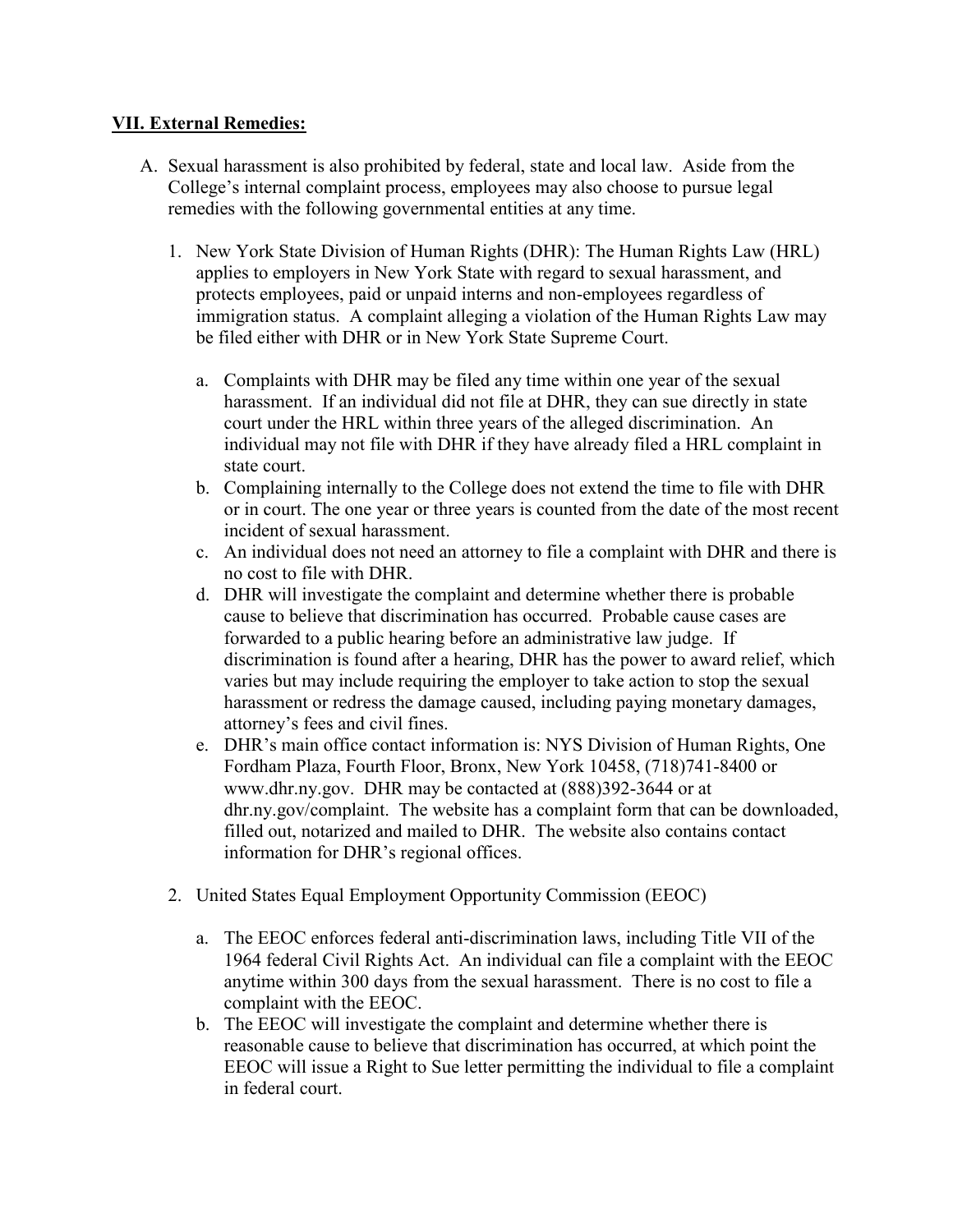- c. The EEOC does not hold hearings or award relief, but may take other action including pursuing cases in federal court on behalf of complaining parties. Federal courts may award remedies if discrimination is found to have occurred.
- d. If an employee believes that he/she has been discriminated against at work, he/she can file a "Charge of Discrimination." The EEOC has district, area and field offices where complaints can be filed. Contact the EEOC by calling 1-800-669- 4000 (1-800-669-6820 (TTY)), visiting the website at www.weeoc.gov or via mail at info@eeoc.gov.
- e. If an individual filed an administrative complaint with the DHR, DHR will file the complaint with the EEOC to preserve the right to proceed in federal court.
- 3. Local Protections
	- a. Many localities, including Albany County, enforce laws protecting individuals from sexual harassment and discrimination. An individual should contact the county, city or town in which they live to find out if such a law exists.
	- b. Individuals wishing to contact the Albany County Division of Affirmative Action for information may do so by calling (518) 447-5510.
- 4. Contact the Local Police Department
	- a. If the sexual harassment involves physical touching, coerced physical confinement or coerced sex acts, the conduct may constitute a crime. In such instances, the local police department should be alerted.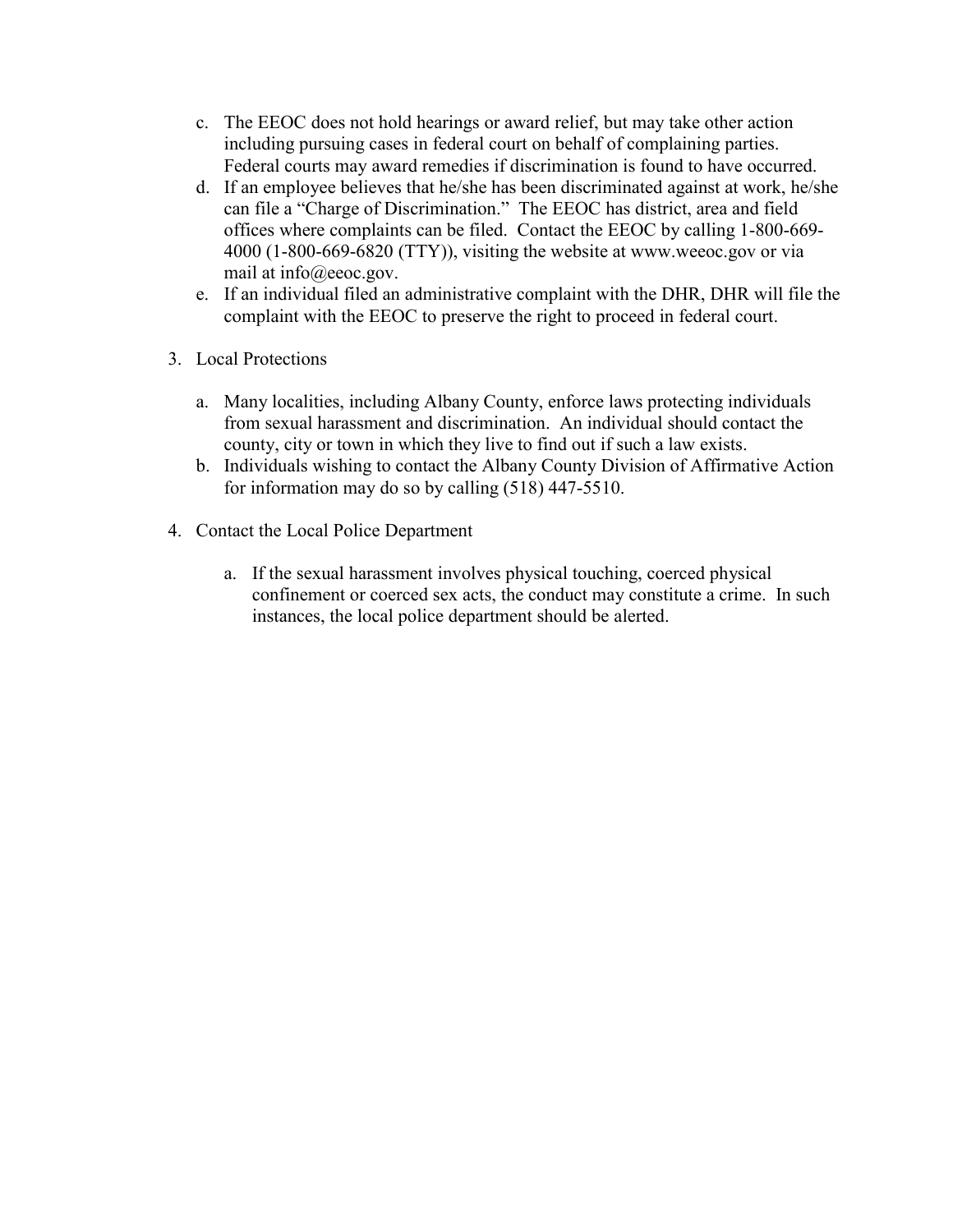# **Formal Complaint Form**

| I. Individual Filing Complaint (the Complainant):         |                                             |  |                                             |                    |
|-----------------------------------------------------------|---------------------------------------------|--|---------------------------------------------|--------------------|
|                                                           |                                             |  |                                             |                    |
|                                                           |                                             |  |                                             |                    |
|                                                           |                                             |  |                                             |                    |
| <b>Employee Category:</b>                                 | Faculty Staff                               |  | Administrator                               |                    |
|                                                           |                                             |  | Part-time Full-time Other: ________________ |                    |
| II. Individual Filing Complaint Against (the Respondent): |                                             |  |                                             |                    |
|                                                           |                                             |  |                                             |                    |
|                                                           | Supervisor: _______________________________ |  |                                             |                    |
|                                                           |                                             |  |                                             |                    |
| If Respondent is an Employee:                             | Faculty                                     |  | Staff                                       | Administrator      |
|                                                           | Part-time                                   |  | Full-time                                   |                    |
| If Respondent is Not an Employee:                         |                                             |  | Contractor                                  | <b>Third Party</b> |
| III. Complaint:                                           |                                             |  |                                             |                    |
|                                                           |                                             |  |                                             |                    |
| Alleged Incident(s): ________                             |                                             |  |                                             |                    |
|                                                           |                                             |  |                                             |                    |
|                                                           |                                             |  |                                             |                    |
|                                                           |                                             |  |                                             |                    |
|                                                           |                                             |  |                                             |                    |
|                                                           |                                             |  |                                             |                    |

(attach additional sheets if necessary)